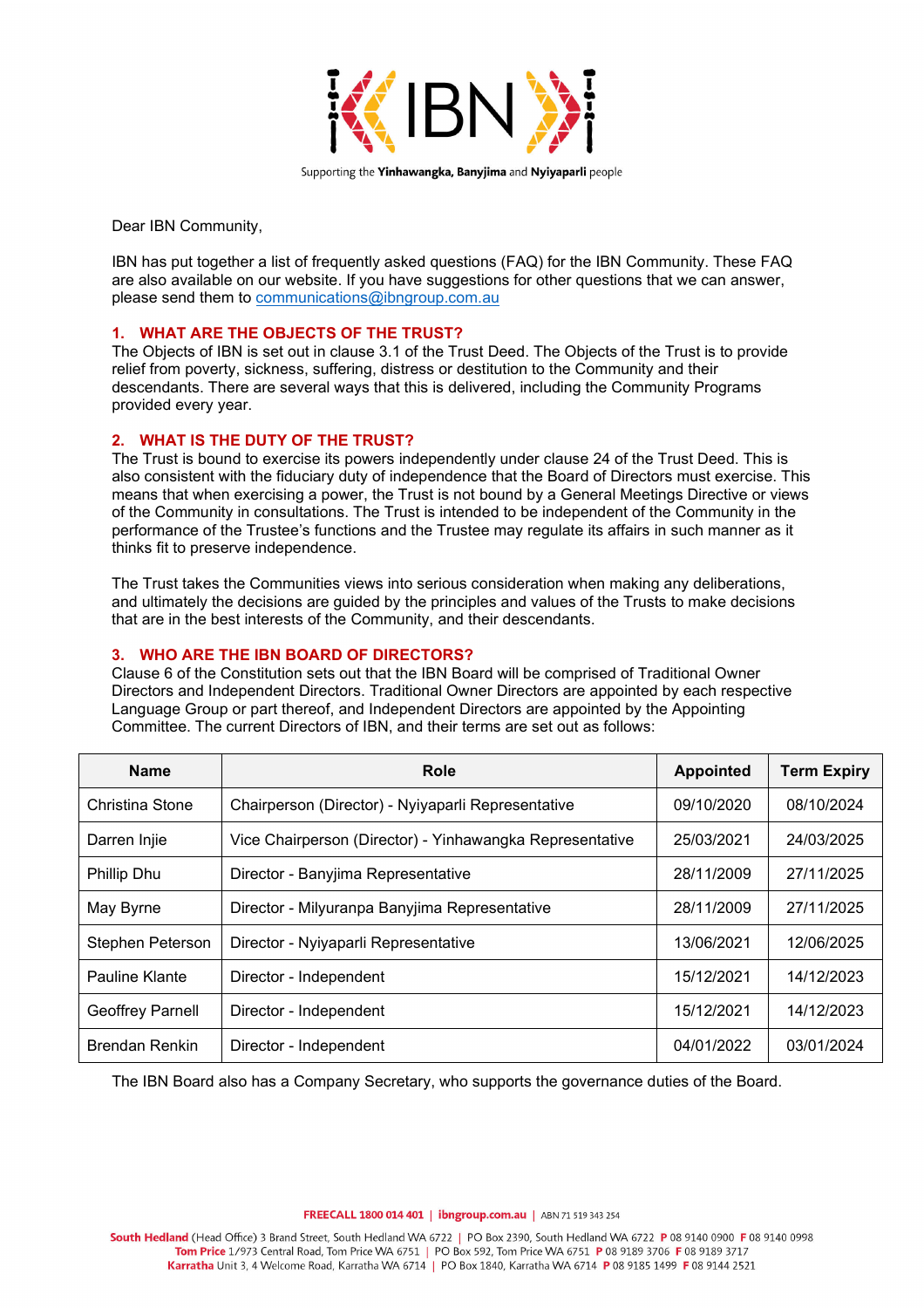

```
Supporting the Yinhawangka, Banyjima and Nyiyaparli people
```
## **4. WHAT IS THE TERM OF THE TRUST?**

Under clause 26 of the Trust Deed there is a rolling minimum term for the appointment of the Trustee. The Minimum Term expires 90 days after the General Meeting and requires a Special Resolution (being 75% of members from each language Group comprising 1 vote) to be passed. The current minimum term expires on 26<sup>th</sup> May 2022.

## **5. WHAT DOES FIDUCIARY DUTIES MEAN AND HOW DO THEY APPLY?**

In Australia there are three sources of Directors Duties:

- (a) Duties arising under the *Corporations Act* 2001;
- (b) Fiduciary duties; and
- (c) Statutory duties.

Fiduciary duties developed over time as the result of case law. These responsibilities overlap with legislation. These rules work cohesively together to ensure directors act responsibly, ethically, and professionally.

The principal duties for Directors are:

- 1. Duty of care, skill, and diligence
- 2. Duty to act in good faith and in the best interests of the company
- 3. Duty to exercise and use information for a proper purpose (not for personal profit)
- 4. Duty to avoid a conflict of interest
- 5. Duty to prevent insolvent trading; and
- 6. Duties relating to company records

## **6. WHAT IS THE IBN CODE OF CONDUCT?**

The IBN Code of Conduct is the way the Board expects its Directors, Employees, and Members to conduct themselves while engaged in IBN business.

- Treat each other with fairness and respect, without discrimination or harassment
- Work in a safe manner with due regard for the health and safety of others and ourselves
- Know and act within the limits of our rights and responsibilities
- Comply with the laws of Western Australia and Australia
- Comply with the policies and procedures of IBN
- Treat the affairs and information of IBN with privacy and confidentiality
- Record all information accurately and honestly
- Look after and take care of all IBN property
- Ensure that our outside activities don't create a conflict of interest that is not transparent or declared
- Look after and protect our environment

Behaviour that is offensive, intimidating, destructive or disruptive is not acceptable under the IBN Code of Conduct. Examples of unacceptable conduct include:

- Verbal abuse or harassment
- Physical assault
- Threats of violence
- Unauthorised use, theft, or damage to IBN property
- Acting dishonestly or misrepresenting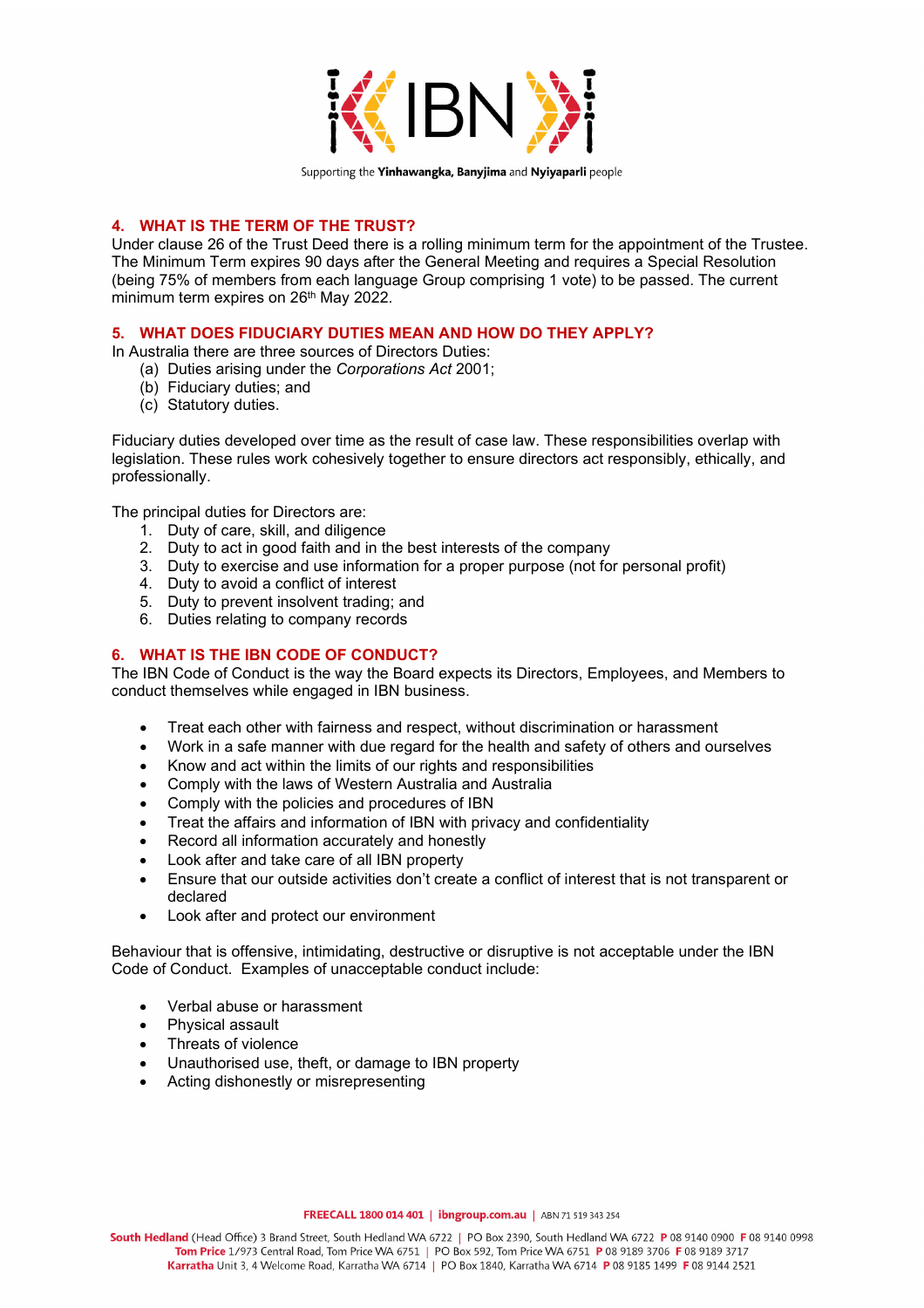

- Abusive remarks on social media ('trolling')
- Soliciting IBN employees or directors for favours, money, cigarettes, or anything else ('humbugging')

### **7. WHO ARE THE REPRESENTATIVE CORPORATIONS (REP CORPS)?**

The Representative Corporations (Rep Corps) are:

- Minadhu Aboriginal Corporation (MAC)
- Banjyma Aboriginal Corporation (BAC)
- Milyuranpa Banjyma Aboriginal Corporation (MBAC)
- Niapaili Aboriginal Corporation (NAC)

#### **8. WHAT IS THE ROLE OF THE REP CORPS?**

The Rep Corps were set up to represent their respective Language Group under the Trust Deed. Clause 11 of the Trust Deed sets out the Role of the Rep Corps. The role of each Rep Corp is to:

- Represent its Language Group (or the part of the Language Group it represents) by putting proposals and submission to the Trustee and generally to liaise with the Trustee in relation to matters relevant to its Language Group
- Advise the Trustee on whether a person claiming to be a Member of the group should be accepted or is a Member of the Language Group
- Mediate and consult between Members of the Language Group
- Share information with Members of the Language Group

| <b>Rep Corp</b>                                  | <b>ORIC Indigenous</b><br><b>Corporation Number (ICN)</b> | <b>Current Chairperson</b> |
|--------------------------------------------------|-----------------------------------------------------------|----------------------------|
| Minadhu Aboriginal Corporation (MAC)             | 3827                                                      | Ida Injie                  |
| Banjyma Aboriginal Corporation (BAC)             | 3825                                                      | <b>Tracey Dhu</b>          |
| Milyuranpa Banjyma Aboriginal Corporation (MBAC) | 3826                                                      | <b>Yvette Black</b>        |
| Niapaili Aboriginal Corporation (NAC)            | 3677                                                      | Jahna Cedar                |

Further details on the Rep Corps can be obtained by contacting the IBN Corporate Support Team at [membership@ibngroup.com.au](mailto:membership@ibngroup.com.au) or by visiting the website of the Office of the Registrar of Indigenous Corporations (ORIC): -<https://www.oric.gov.au/>

### **9. WHAT IS THE ELDERS COUNCIL AND WHAT IS THEIR ROLE?**

The role and composition of the Elders Council is set out in clause 4.5 of the Trust Deed. The purpose of the Elders Council is to enable IBN to seek advice or recommendations in relation to matters of administration of the Trust. The Elders Council must include an equal number of Elders from each Language Group (with up to six Members from each Language Group) and must contain an equal number of men and women from each Language Group.

The current Elders Council Chairperson is Charles Smith, and further details on Elders Council Members can be obtained by contacting the IBN Corporate Support Team at [membership@ibngroup.com.au](mailto:membership@ibngroup.com.au)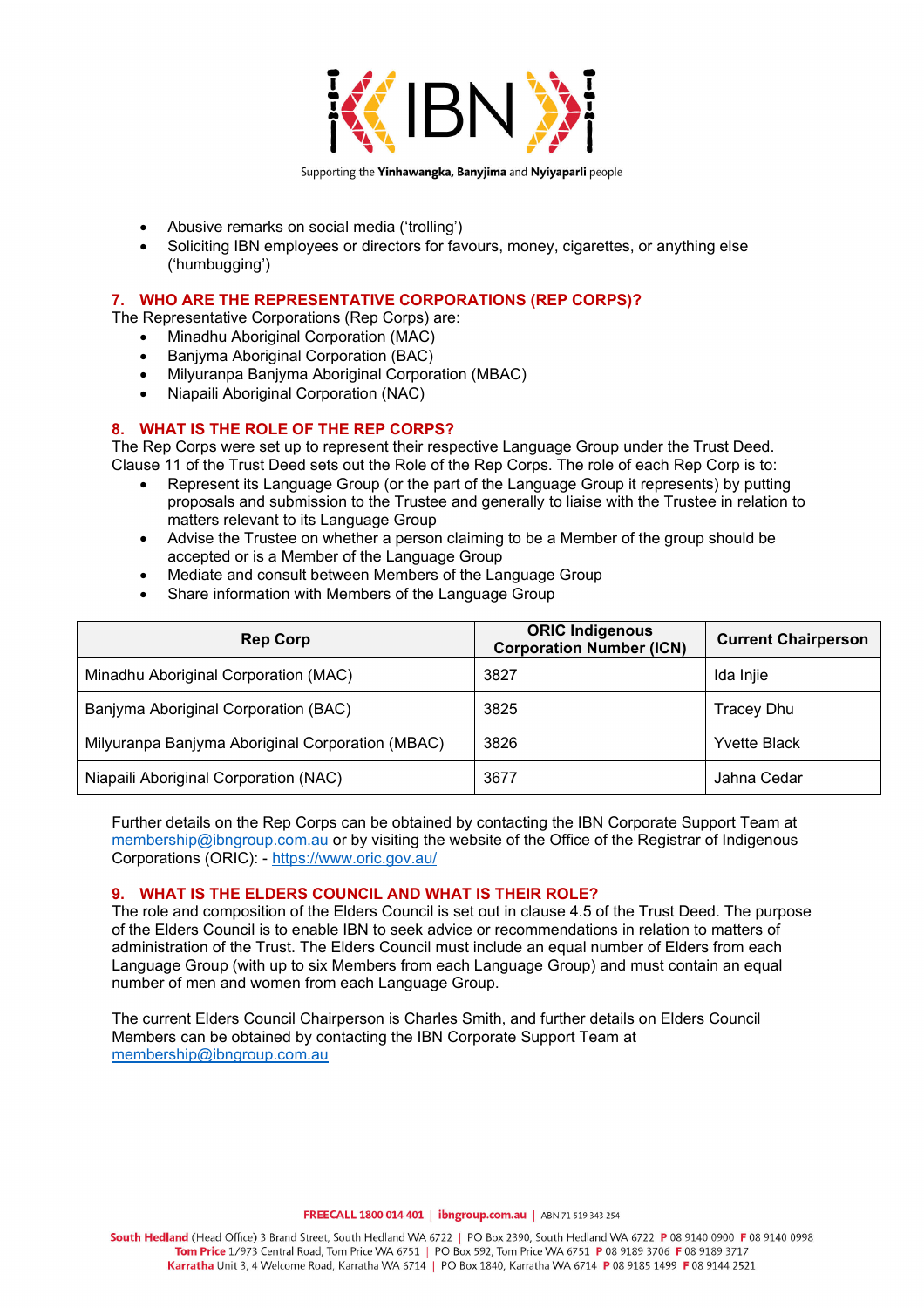

## **10. WHAT IS THE APPOINTING COMMITTEE AND WHAT IS THEIR ROLE?**

The Appointing Committee is made up of the four Chairpersons of the Rep Corp Boards.

- 1. The Chairperson of MAC
- 2. The Chairperson of BAC
- 3. The Chairperson of MBAC
- 4. The Chairperson of NAC

The role of the Appointee Committee is set out in clause 26 of the Trust Deed (Appointment and Removal of Trustee) and clause 6.4 (Appointment of Independent Directors) and clause 6.5 (Removal of Independent Directors) of the Constitution.

## **11. WHAT IS THE ROLE OF THE CEO?**

The current CEO is Dale Brown, who commenced in February 2022 for a period of 2 years.

The CEO is appointed by the Board under clause 7 of the Constitution. The CEO oversees the executive and operational management of IBN and reports to the Board. The CEO liaises with the Rep Corps, Appointing Committee, Elders Council and Members but does not take direction from them.

#### **12. WHAT ARE THE GUIDING PRINCIPLES OF THE TRUST?**

Clause 5.1 of the Trust Deed sets out how we must administer the funds of the Trust. It requires that:

- 30% of net income be invested in secure long-term investments
- 30% of net income be spent on community development programs
- 15% of net income be spent on assisting business activities and employment and training
- 25% of net income be spent on other Objects of the Trust

#### **13. WHAT ARE PRODUCTION PAYMENTS?**

Production payments are the monies received from BHP to IBN as per the terms of the Mining Area C Agreement. Production payments are received quarterly in arrears from BHP and the amounts received are subject to the Production Volumes, Iron Ore Price and the \$ exchange rate.

#### **13. WHAT IS THE STRATEGIC PLAN AND HOW IS IT BEING DEVELOPED?**

The 2021-2024 Strategic Plan is being developed by the CEO and IBN Board. IBN has been undertaking consultations with the Rep Corps, Members and Elders to ensure that the Strategic Plan reflects the Communities aspirations, and a Member Survey will be utilised to finalise the Strategic Plan in 2022. The strategy is the responsibility of the Board and IBN.

#### **14. DOES ORIC APPLY TO IBN?**

The legislation that IBN operates under is the *Corporations Act* 2001.

The *[Native Title Act 1993](http://www8.austlii.edu.au/cgi-bin/viewdb/au/legis/cth/consol_act/nta1993147/) (Cth) (NTA) states that once Prescribed Body corporate (PBCs) are established they must register under the [Corporations \(Aboriginal and Torres Strait Islander Act\)](http://www8.austlii.edu.au/cgi-bin/viewdb/au/legis/cth/num_act/catsia2006510/)  [2006](http://www8.austlii.edu.au/cgi-bin/viewdb/au/legis/cth/num_act/catsia2006510/) (CATSI ACT). The CATSI Act guides how Aboriginal and Torres Strait Islander corporations are run.* 

The Rep Corps are incorporated under ORIC and administered under the CATSI Act. This means that there are some differences in how the functions of those Corporations are carried out.

FREECALL 1800 014 401 | ibngroup.com.au | ABN 71 519 343 254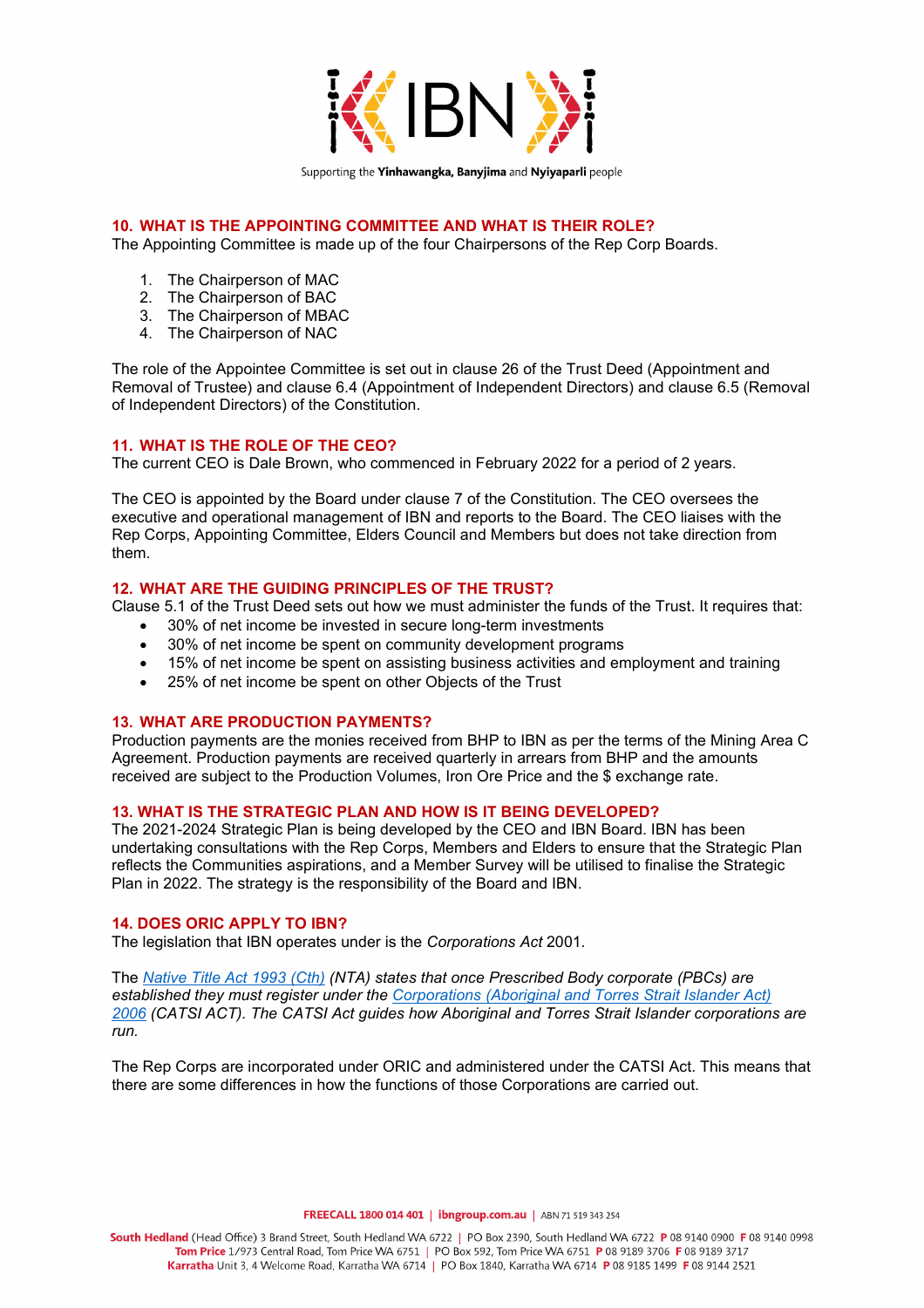

```
Supporting the Yinhawangka, Banyjima and Nyiyaparli people
```
## **15. WHO APPROVES MY MEMBERSHIP?**

IBN currently has over 1,590 Members.

The Board accepts Members based on the advice of the Rep Corps.

Details regarding the Membership process is available on the IBN website: -<https://ibngroup.com.au/> If you are concerned about the status of your membership, in the first instance you should speak to your Rep Corp about the status of your membership or membership application.

#### **16. HOW DOES IBN PROVIDE UPDATES TO MEMBERS?**

IBN provides updates on our website: - <https://ibngroup.com.au/> and by SMS to Members mobile phone numbers.

IBN also publishes the IBN Wangka Newsletter quarterly, which contains stories regarding IBN and the Community. The IBN Wangka can be viewed on our website.

Under clause 6 of the Trust Deed, IBN consults with the Community as to the activities of IBN. We do this each year to coincide with the Community Programs review. Consultation sessions occur between February and April each year with sessions held in South Hedland, Karratha, Tom Price and Perth.

IBN also holds the Annual General Meeting (for IBN Members) in November each year and Joints Boards Meeting each year. A Joints Boards Meeting is a meeting held where the Directors of IBN, MAC, BAC, MBAC and NAC are invited to attend.

### **17. WHEN IS THE IBN ANNUAL GENERAL MEETING (AGM)?**

The AGM is expected to be held on 19<sup>th</sup> November 2022, in South Hedland.

Following the success and feedback from the 2021 Hybrid AGM, The Board will again make virtual and in person options available for attendance. A quorum at the AGM requires 50 adult beneficiaries to be present (in person or virtually).

#### **18. WHAT ARE MEETING ALLOWANCES?**

Meeting allowances apply to AGMs, Rep Corp Meetings and Elders Council meetings, and are the monies payable to eligible Members for attending these meetings are in accordance with the Australian Taxation Office (ATO) rates and per IBN's Group Travel Meeting Policy.

Allowances include Sitting Fees, Camping Allowance, Travel / Mileage Allowance and Meals and Incidentals Allowance, and are subject to eligibility.

#### **19. WHAT IS MY SITTING FEE FOR AN IBN MEETING?**

\$250 per Member for half day meetings (less than four hours), or \$500 per Member for full day meetings (more than four hours)

# **20. WHAT ARE MY TRAVEL ALLOWANCES FOR AN IBN MEETING?**

Travel

• A travel allowance is payable at the ATO standard rates per kilometer travelled to and from the Member's registered address

FREECALL 1800 014 401 | ibngroup.com.au | ABN 71 519 343 254